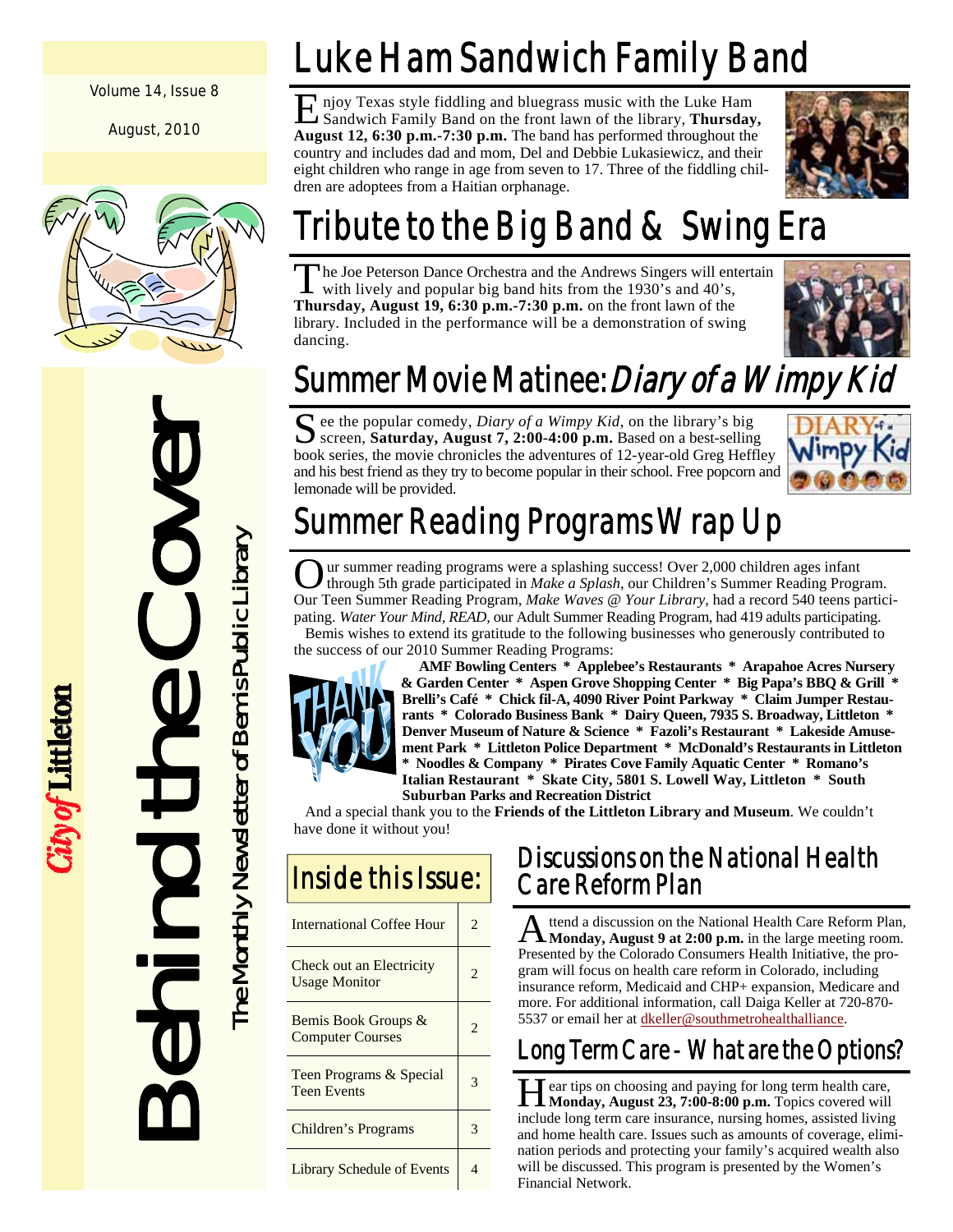# International Coffee Hour

I f you are learning to speak English, come to the library the **first and third Friday mornings of each month from 10:00-11:00 a.m. in Sophie's Café** for our International Coffee Hour. The group is for those who would like to practice their English-speaking skills, meet people from other countries, and discuss topics of mutual interest. Join us on August 6th and 20th.

## Immigrant Resources Center Needs Volunteers

ittleton Immigrant Resources Center is looking for volunteers! Citizenship applicants have increased and our ESL-based Language Partners program is still gathering students, so demand is high. If you have an interest in working with people from different cultures, helping them study to become U.S. Citizens, or assisting them in learning English, we would love for you to join us! Please contact Jimmie Braley at the library at 303-795-3968 or jbraley@littletongov.org for more information.



### Computer Services & Computer Classes

B emis has 22 Internet access computers on the lower level of the library, plus another seven located in the Children's Room for use by our



patrons in 5th grade and younger. Also, wireless Internet access is available in Sophie's Place for patrons with wireless-enabled laptops.

 Our computers use Microsoft operating systems and software that includes Word, Excel, Access, PowerPoint and Publisher. All of our PCs are linked to printers. Printing costs are \$0.10 a page for black only or \$0.25 a page for color. Our computer lab has 12 PCs and may be scheduled for group use. We are happy to assist patrons individually at any time if you need help using the computers or the Internet.

 We also offer *free* computer and Internet classes on a regular basis. To learn about or register for an upcoming class and/or group use of our computer lab, call the library at 303-795- 3961 or stop by the Information Desk.

**All classes and open computer lab are held from 9-10:30 a.m.** *except where noted.* Currently space is available in these classes:

- **Beginning Access Part 1 & 2\*** Tues., Sept. 21 & Wed., Sept. 22  *\*Students should sign up for both classes.*
- Tues., Aug. 10, Tues., Sept. 7; Wed., Oct. 13
- **Intermediate Excel** Tues., Aug. 17; Tues., Sept. 14; Wed., Oct. 20
- **Beginning Internet** Wed., Aug. 18; Sat., Sept. 18; Sat., Oct. 16
- **Beginning PowerPoint** Tues., Aug. 24; Tues., Oct. 27
- **Beginning Publisher** Wed., Sept. 29
- **Beginning Windows XP** Tues., Aug. 3; Wed., Sept. 1; Tues., Oct. 5
- **Beginning Word** Wed., Aug. 4; Wed., Sept. 8; Tues., Oct. 12
- **Intermediate Word** Wed., Aug. 11; Wed., Sept. 15; Tues., Oct. 19
- **Buying and Selling on Craigslist** Fri., Aug. 13
- **Buying Your First Digital Camera** Fri., Sept. 10
- **Computer Comfort** Sat., Aug. 7; Sat., Oct. 2
- **Digital Photography Practice in Best Light** Mon., Aug. 9**\***  *\*Special Time: 6:30-8:00 p.m.*
- **Introduction to Digital Photography** Fri., Aug. 27**\***   *\*Special Time: 2:00-3:30 p.m.*
- **Windows File Management** Sat., Aug. 21
- **Open Computer Lab** *Every* **Thursday** No registration required. Receive one-onone time with a computer class instructor.



 $1215'$ 00000

 $\mathbf{I}$ 

## Check Out a Kill A Watt™ Electricity Usage Monitor

Neck out a Kill A Watt™ Electricity Usage Monitors to determine how much electricity your appliances are using. Simply plug the Kill A Watt monitor into a wall outlet. Then, plug the appliance into the monitor to get electricity consumption by the kilowatt hour for that appliance. Also, you can check the quality of your power by monitoring voltage, line frequency and power factor. The Kill A Watt monitors check out for one week and are available at the Circulation Desk.

## Book Groups at Bemis

We have a variety of Book Groups that meet throughout the month. Choose a group that suits your interests and schedule. Then join us for some stimulating discussions.

#### **Senior Book Club**

**First Monday of each month at 2 p.m.** 

**Aug. 2:** *The Soloist: a Lost Dream, an Unlikely Friendship, and the Redemptive Power of Music*  by Steve Lopez



The true story of musician Nathaniel Ayers, who becomes schizophrenic and homeless, and his friendship

with Steve Lopez, the columnist who discovers and writes about him in the newspaper.

**Sept. 13\*:** *The Whistling Season*  by Ivan Doig Hired as a housekeeper to



work on the early 1900s Montana homestead of widower Oliver Milliron, the irreverent Rose and her brother, Morris, endeavor to educate the widower's sons while witnessing

local efforts on a massive irrigation project. *\*We will meet on the second Monday in Sept. due to the Labor Day holiday.* 

**Oct. 4:** *Dewey: the Small Town Library Cat who Touched the World* by Vicki Myron The charming story of Dewey Readmore Books,



the beloved library cat of Spencer, Iowa.

#### **Monday Evening Book Group**

**Third Monday of each month at 7 p.m. Aug. 16:** *The Shack*  **by William Young SHACK** 

Four years after his daughter is abducted and evidence of her murder is found in an abandoned shack, Mackenzie Philips returns to the shack in

response to a note claiming to be from God.

 by Walter Mosley Refusing to go to hell in spite of his technical disqualification from heaven, murdered African-American everyman Tempest Landry is sent back

to Harlem, where a guiding angel tries to convince him to accept judgment.

**Oct. 18:** *Belong to Me*  **by Marisa** De Los Santos

A devoted city dweller, Cornelia Brown moves to the suburbs where she faces

her new life with trepidation and struggles to make friendships. Her mettle is tested by judgmental neighbor Piper, who represents everything Cornelia feared she would find in suburbia. A saving grace soon appears in the form of Lake, a warm yet elusive woman who is also a recent arrival in town.



**Beginning Excel**



**WALTER MOSLEY** 

**Belong** to Me

**Sept. 20:** *Tempest Tales*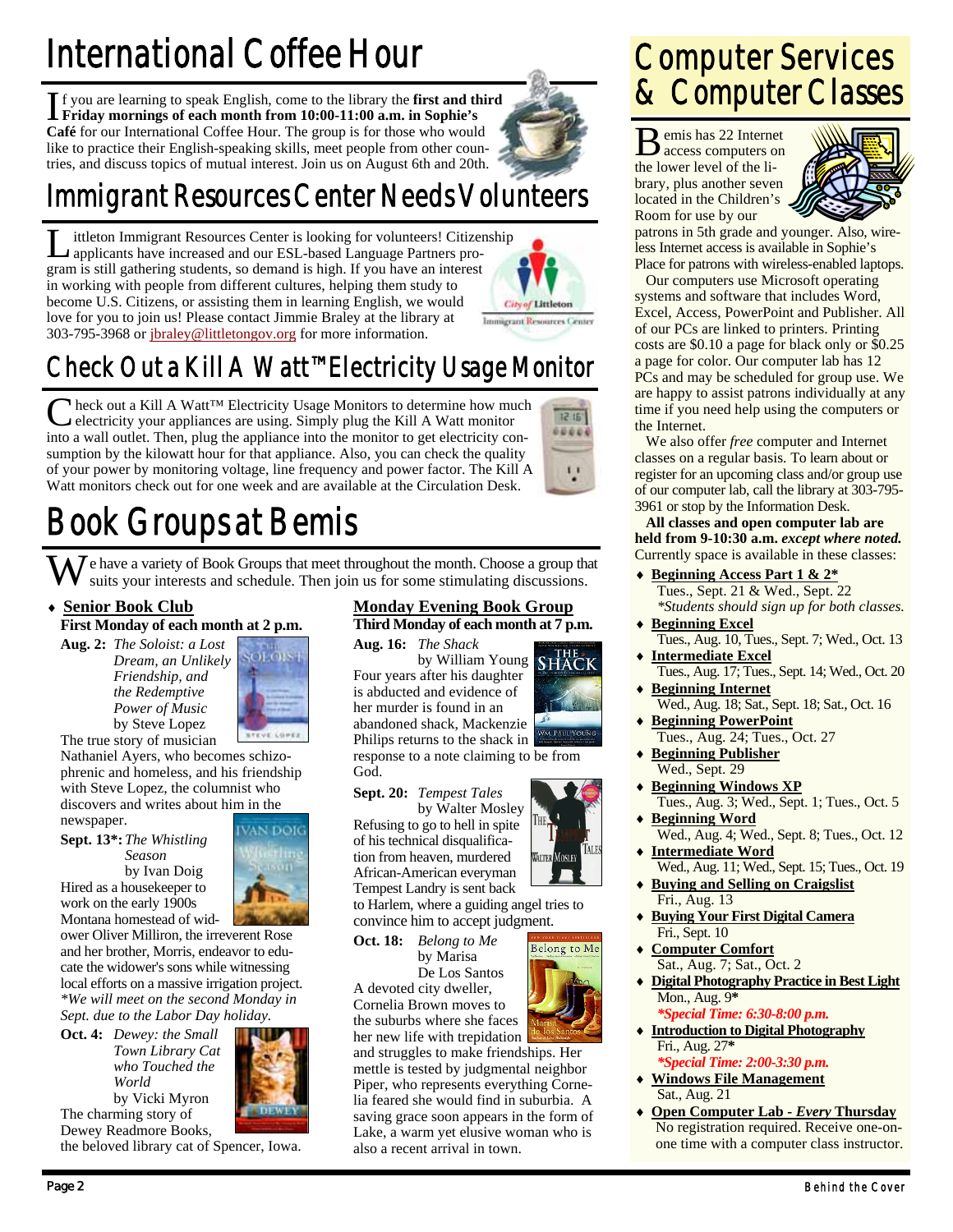

For more information, call teen librarian<br>Mark Decker at the library, 303-795-3961, or check the Bemis teen blog site online at http://bemisteen.blogspot.com. Join other teens for the following activities:

**Anime Club**

- **First Sat. of the month @ noon Aug. 7:** *Full Metal Alchemist* **Sept. 4:** Title will be selected at Aug. mtg. **Oct. 2:** Title will be selected at Sept. mtg.
- **Teen Writers Group Third Tuesday of the month @ 4 p.m. Aug. 17, Sept. 21 and Oct. 19**  All teen creative writers are welcome! Bring copies of your writing in order for other participants to provide feedback.
- **Wii Third Thursdays @ 3:30 p.m.**  Play a different video game each month! **Aug. 19:** *Wii Sports Resort* **Sept. 16:** *Super Smash Bros Brawl*  **Oct. 21:** *MarioKart*
- **Teen Advisory Group (TAG) Fourth Friday of the month @ 3:30 p.m. Aug. 27, Sept. 24 and Oct. 22**

## Special Teen Events

**2010 Film School Movie Premiere** 



**The Binning Family Foundation** and Bemis proudly present the World Premiere of the 2010 Film School Movies on **Fri., Aug. 13, 5:30-7:30 pm., at the Littleton City Center** (2255 W. Berry

Ave.). Free pizza and beverages provided. **Teen Tie-Dye**

Learn how to make cool tie-dye creations on **Sat., Aug. 21, 2:00-3:30 p.m.** We'll supply the dye, the room, and the know-how; you bring your own materials to be dyed. *Space is limited*; contact teen librarian Mark to register for this event at 303-795-3961 or by email at mdecker@littletongov.org.

### Battle for the Best Book

B eginning in August, teens can vote for the best teen book at Bemis by sending their votes by email to teen librarian Mark at mdecker@littletongov.org. Each week two books from the nominated titles will be chosen to "battle" against each other. Teens will vote for the book they'd like to see stay in the competition; the losing title will be removed. The battle continues through early October with the final winner being announced during **Teen Read Week, October 17-23.** Teens: every nomination or vote you submit enters your name into a prize drawing to be held in October. Winners will receive a copy of a book of their choice. Monitor the battle at the Bemis Teen Blog, http://bemisteen.blogspot.com/, or by visiting the library.

# Children's Programs



## 2010 Bookmark Contest Winners

The winners of our annual Bookmark Contest have been selected. Children in Kindergarten-5th grade created artwork to represent our Children's Summer Reading theme, *Make a Splash @ Bemis*. We had many creative entries to choose from. Congratulations to our 2010 Bookmark Contest Winners!



*2010 Bookmark Contest Winners left to right:* 

*Derek Wright—Kindergarten; Finn O'Shea—2nd Grade; Jordan Roos—2nd Grade; Kate Scalet—3rd Grade; Athena Nguyen—5th Grade* 

## Weekly Story Times & Ongoing Activities

- *No Story Times or Paws to Read in August. Weekly Story Times resume Sept. 7th.*
- **Story Box: Ages infant-36 months Tuesdays at 9:30 a.m. or 10:30 a.m. Wednesdays and Fridays at 9:30 a.m.**

A thirty-minute session for children and a caring adult to introducing the joy of reading. *Space is limited; free tickets are available one week in advance.* 

- **Preschool Story Time: Ages 3-kindergarten Thursdays at 10:30 a.m. or 1:30 p.m. Also on Fridays at 10:30 a.m.**  A thirty-minute independent session with stories, songs, and a puppet show the first
- **Paws to Read: For grades 1-5**

week of the month.

 **Third Saturdays, 10:00 a.m.-noon. Saturday, Sept. 18:** Readers in grades 1-5 can read with a furry friend. Please call 303-795-3961 to register for a 20 minute spot. Presented by the American Humane Association.



#### **Register for Email Notification:**

Receive our monthly newsletter via email and choose to be notified of special programs. Here's how: visit http://bemis.sirsi.net/, under Library Info, click on More information and then click on Subscribe Bemis News Email. Or, fill out a paper form at any Information Desk the next time you visit the library.

 **Bemis Library Dial-a-Story:** Your child can listen to a story anytime by calling 303-795-3960. Enjoy a new story or an old favorite.

## Upcoming Children's Events

M ark your calendars now for this exciting September pro-gram. Playground Theatre will present *The Green Scene*, **Saturday, September 18 at 2:00 p.m**. Meet Super Natural, the world's first organic Super Hero and his green side-kick Sprout. Born on Earth Day and raised on peace, love and granola, Super Natural is here to save the planet from the evil plans of "Toxic Waste." This program is for families with children ages 3 and up.